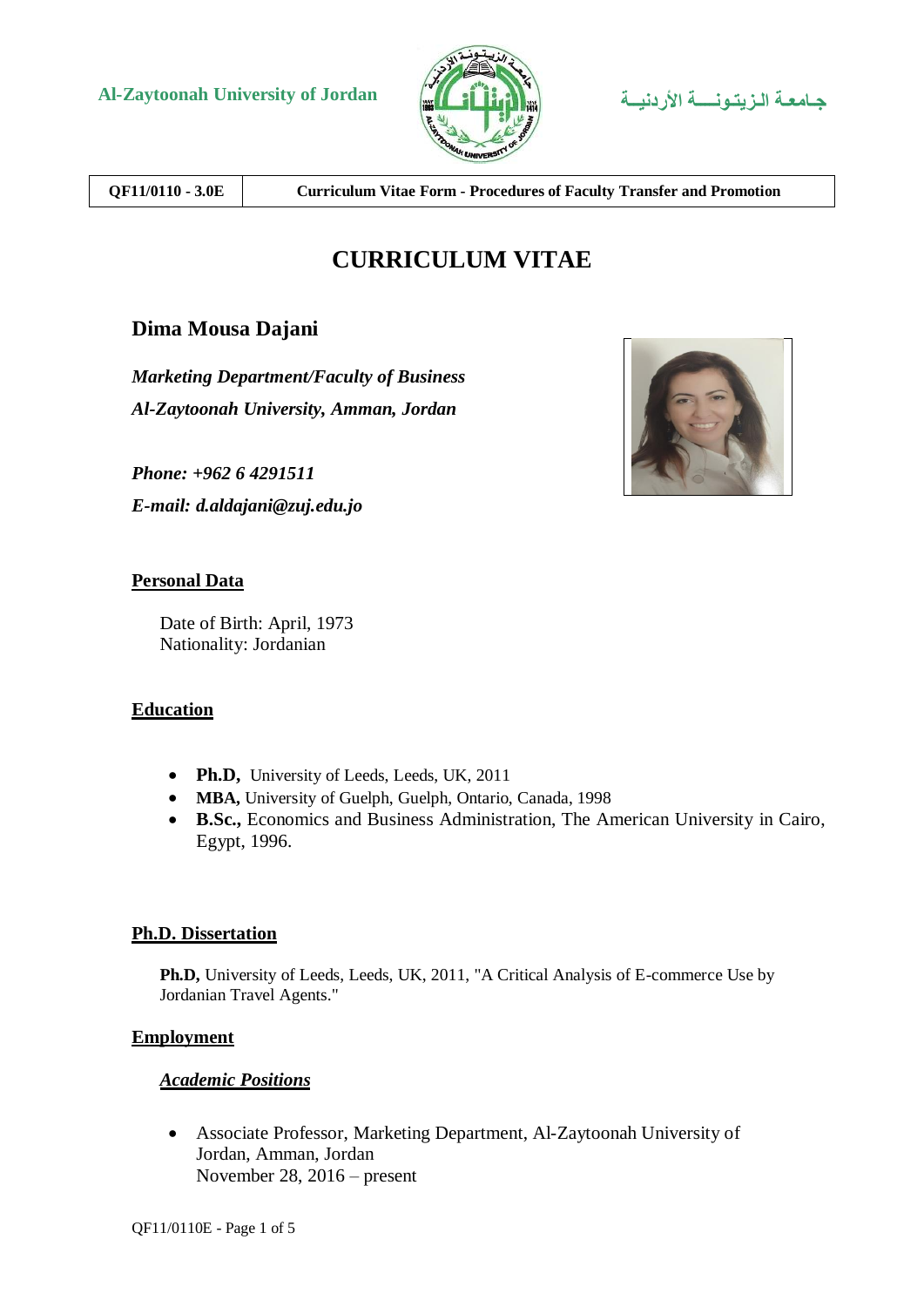



| QF11/0110 - 3.0E | <b>Curriculum Vitae Form - Procedures of Faculty Transfer and Promotion</b> |
|------------------|-----------------------------------------------------------------------------|
|                  |                                                                             |

- Assistant Professor, Marketing Department, Al-Zaytoonah University of Jordan, Amman, Jordan 2011-2016
- Lecturer, Tourism Department, Al-Zaytoonah University of Jordan, Amman, Jordan. September, 2001-2010

## **Research Interests**

E-marketing, Innovation and technology acceptance, e-commerce, hospitality and tourism marketing, organizational culture.

## **Membership in Scientific Societies and Associations**

Member of the Editorial Advisory Board (EAB) for World Journal of Women and Sustainable Development

## **Honors and Awards**

- Certificate of Attendance: Capacity Building for Quality Improvement in Tourism and Hospitality Education, 2012.
- Certificate of Attendance: Educate the Educators. Capacity Building for Tourism and Hospitality Education. Amman, Jordan, 2011.
- Awarded the Dorothy Britton Graduate Scholarship for scholastic excellence by the University of Guelph, 1997.

## **Teaching Experience**

*Graduate Courses*

Advanced Marketing Management, Advanced Consumer Behavior, Advanced Integrated Marketing Communication, Advanced CRM, Advanced Research Methodology for Business.

*Undergraduate Courses*

E-marketing, Marketing Communication, Practical Application in Advertising, Hospitality Management, Front Office Operation, Hotel Management, Information System for hospitality, Human Resources Management.

## **Supervision of Graduate Research**

 Cultural Value Orientations among Jordanian Travel Agents: Case of Jordan, 2018.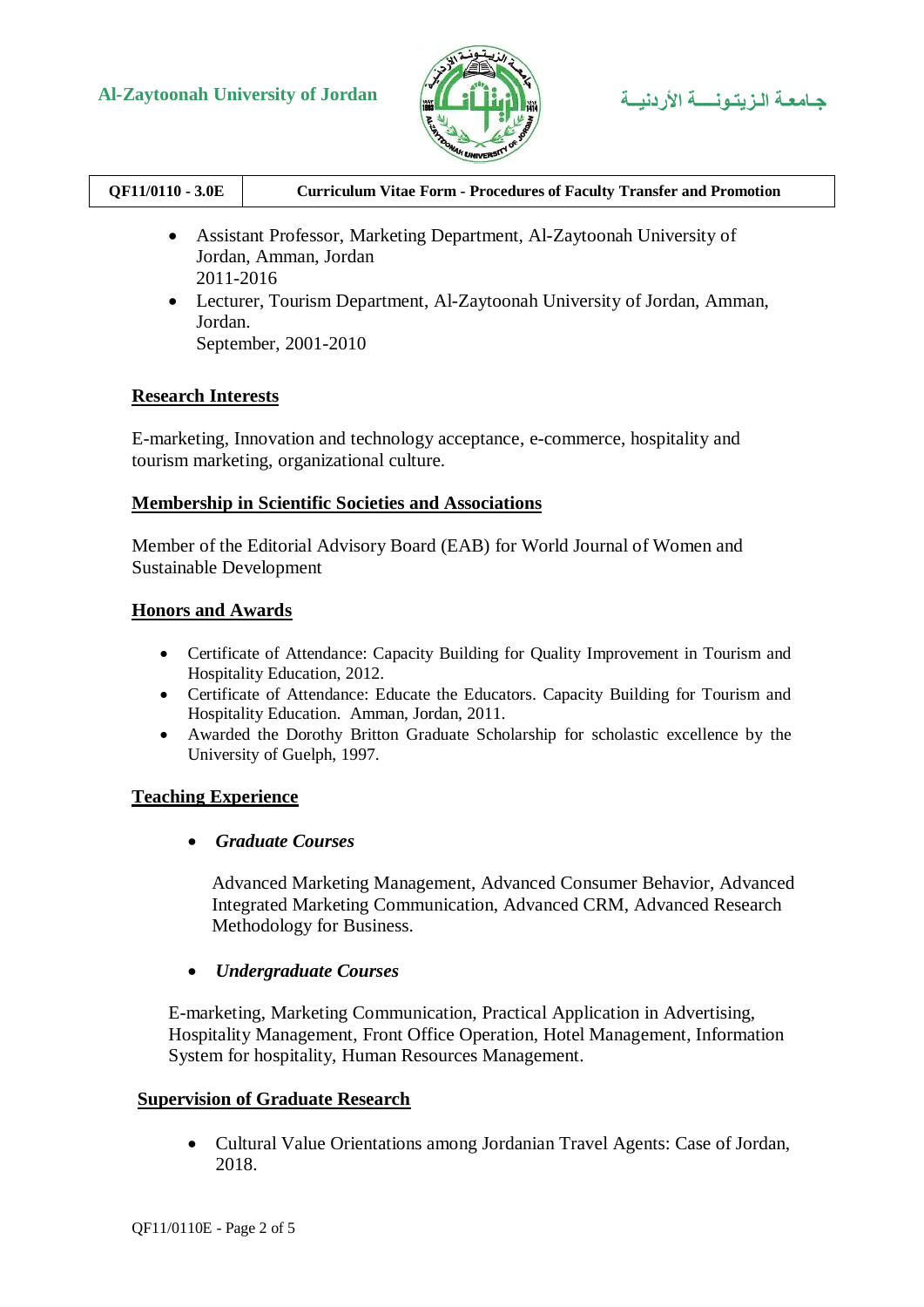# **Al-Zaytoonah University of Jordan األردنيــة الـزيتـونــــة جـامعـة**



| QF11/0110 - 3.0E | <b>Curriculum Vitae Form - Procedures of Faculty Transfer and Promotion</b> |
|------------------|-----------------------------------------------------------------------------|
|                  |                                                                             |

- University Brand Identification: A comparison between Jordanian Public and Private Universities, 2018.
- The Effect of social Media Networks Content on Dealing between Companies (B2B): An Applied Study on the Industrial Equipment in Amman,2020
- Antecedents of Students' Behavioral Intention to Use Animation and Storytelling in Jordanian Universities, 2018.
- The Impact of the Smartphone's Applications Service on the Purchasing Patterns of Consumers. An Applied Study on Food Applications in Jordan, 2020.
- Factors Affecting the Preference for dealing with Islamic Banks in Jordan,
- Factors Affecting The Acceptance Of Online Reservation "The Case Of Jordanian Four Stars Hotel". 2014-2015
- Factors Influencing the Use of Payment Cards in Jordan: A Study in the Capital Amman.2016

## **Professional and Scientific Meetings**

## *Scientific Meetings Organized*

 Member of the preparation committee of the Annual Scientific International Conference in the Business Faculty at Al-Zaytoonah University of Jordan. Screened and evaluated participant manuscripts, supervised conference proceedings, coordinated and communicated participant travel and accommodation.

## *Participation in Scientific meetings*

- CORONAVIRUS: the Strategic Role of Diaspora in the Management of Pandemic and Achieve Agenda 2030. 24-25 July 2020, Video International Conference from London, UK.
- International Conference on Sustainability and Competitiveness in Business (SICB). 18-20 April 2016, Al-Zaytoonah University of Jordan, Amman, Jordan.
- International Conference for Academic Disciplines. 19-22 June, 2012, Italy

## **Participation in or organization of curricular activities**

## *Course Plan and Education Sources Committee*

- Reviewed the course plan annually; amended discrepancies.
- Conducted periodic reviews of course terms and syllabi to ensure courses met local market requirements and enhanced students' analytical skills.
- Developed and reviewed the brief Arabic and English course description of each subject to ensure the objective and outcome of each course was clear.
- Reviewed the detailed course outline prepared by department members to ensure it reflected the brief course description, included scientific references, and indicated the office hours of each department member, per the required quality assurance format.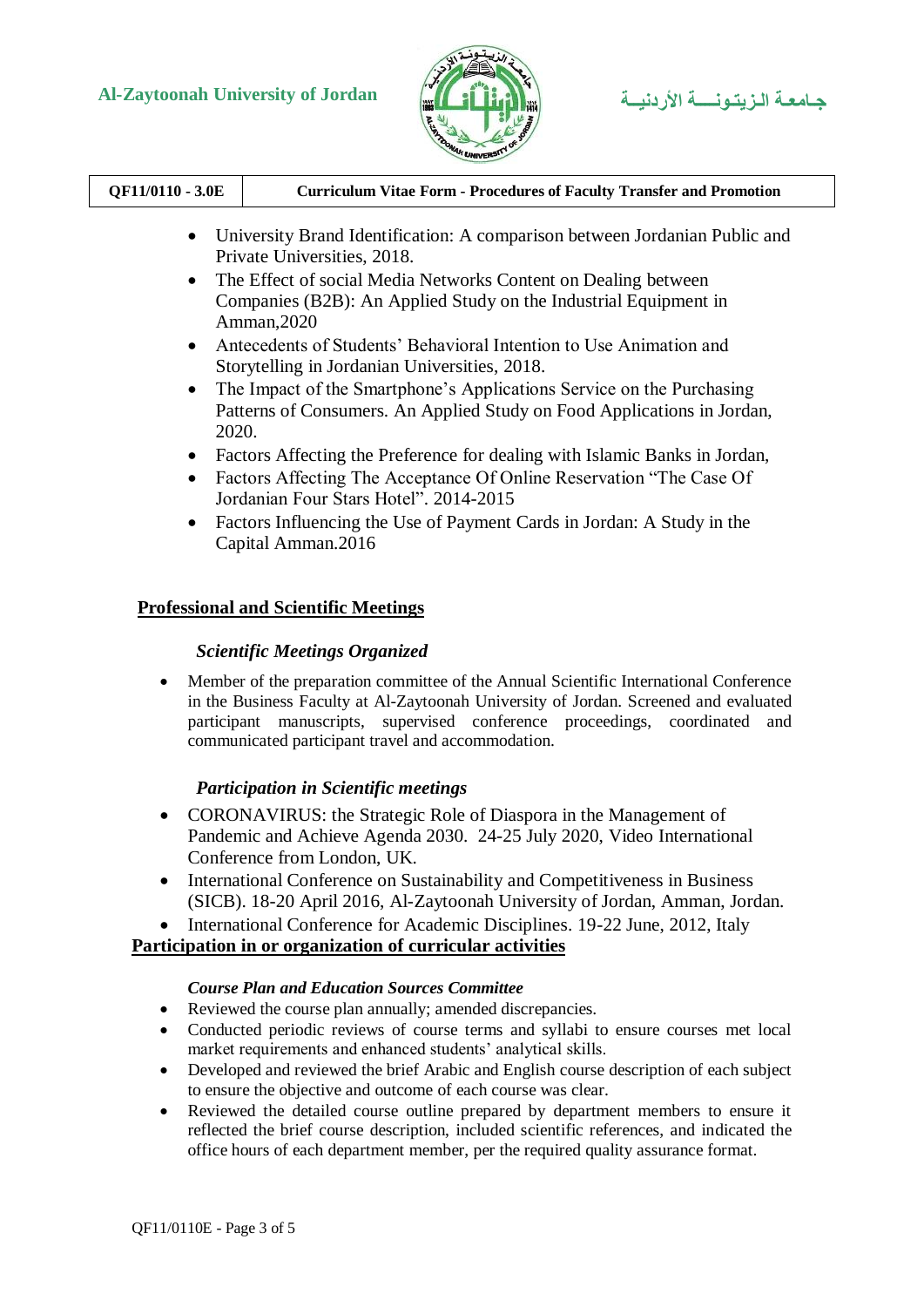# **Al-Zaytoonah University of Jordan األردنيــة الـزيتـونــــة جـامعـة**



| QF11/0110 - 3.0E | <b>Curriculum Vitae Form - Procedures of Faculty Transfer and Promotion</b> |
|------------------|-----------------------------------------------------------------------------|
|                  |                                                                             |

 Developed a list of scientific references (books and articles) supporting the course description; ensured material was accessible to students.

### *Course Equivalency, Advising, Training and Graduates Committee*

- Executed course equivalence procedures for students according to the Higher Ministry of Education rules and regulations, and university laws.
- Developed cooperation agreements between the university and hospitality organizations like travel agencies and hotels to provide students with field training.
- Evaluated training performance and followed up with training organizations according to quality assurance forms and specifications.
- Communicated with graduate students; invited their participation in educational and cultural activities at the university.

## **Publications**

- *1.* Yaseen, S., El-Quirem, I., **Dajani, D** (2020). A Critical Review of Absorptive Capacity Measurement and Misspecification in Business Research. *Advances in Human Factors , Business and Leadership*. Springer International Publishing
- *2. Dajani, D.,* Yaseen, S., El-Quirem, I. (2020*). Mitigating The Impact of the COVID-19 Pandemic on the Tourism Sector: The case of Jordan*. CORONAVIRUS The Management of Pandemic and the Impact on Agenda 2030. World Association for Sustainable Development, UK.
- *3.* Dajani, D., Abu Hijleh, A (2019). Behavior Intention of Animation Usage among University Students*. Heliyon*. 5(10)
- *4.* AlSamydai, , **Dajani, D., Al-Atawy, L. (2020).** The Impact of Word of Mouth on Buying behavior of shares*.* Applied study in Amman's stock Exchanges Markets*. International Journal of Scientific and Technology Research. 9(2): 5326*
- *5.* **Dajani, D.,** AlSamydai, M **(2019).** Factors Affecting the Student Attraction for Selection of University. *International Journal of Business Administration.*10(1):49-60
- *6.* **Dajani, D.,** Yaseen, S., (2016). The applicability of technology acceptance models in The Arab Business Settings. *Journal of Business and Retail Management Research.* 10(3): 46-56
- *7.* Yaseen, S., **Dajani, D**., (2016) The Impact of Intellectual Capital on the Competitive Advantage: Applied study in Jordan Telecommunication Companies. *Computers in Human Behavior*. 62 :168-175